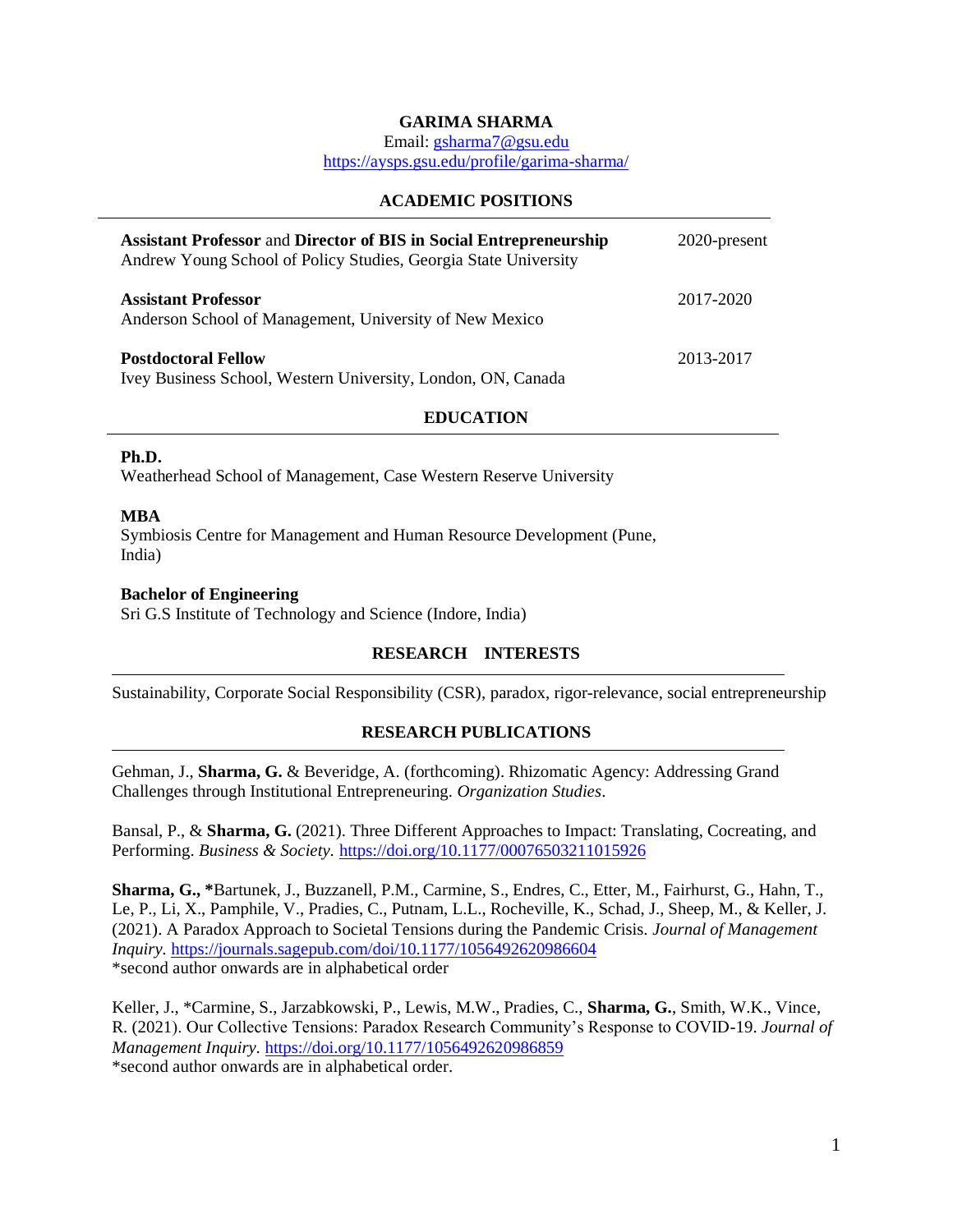Carmine, S., \*Andriopolous, A., Gotsi, M., Hartel, C.E.J., Krezminska, A., Mafico, N., Pradies, C., Raza, H., Raza-Ullah, T., Schrage, S., **Sharma, G.**, Slawinski, N., Stadtler, L., Tunarosa, A., Winther-Hansen, C., & Keller, J. (2021). A Paradox Approach to Organizational Tensions During the Pandemic Crisis. *Journal of Management Inquiry.* [https://doi.org/10.1177/1056492620986863](https://doi.org/10.1177%2F1056492620986863) \*second author onwards are in alphabetical order.

Camille, P., \*Aust, I., Bednarek, R., Brandl, J., Carmine, S., Cheal, J., Pina e Cunha, M., Gaim, M., Keegan, A., Le, J.K., Miron-Spektor, E., Nielsen, R.K., Puthier, V., **Sharma, G.,** Sparr, J.L., & Keller, J. (2021). The Lived Experience of Paradox: How Individuals Navigate Tensions during the Pandemic Crisis. *Journal of Management Inquiry.* [https://doi.org/10.1177/1056492620986874](https://doi.org/10.1177%2F1056492620986874) \*second author onwards are in alphabetical order.

Bansal, P., Grewatsch, S. & **Sharma, G**. (2020). How COVID‐19 Informs Business Sustainability Research: It's time for a systems perspective. *Journal of Management Studies.* [https://doi.org/10.1111/joms.12669.](https://doi.org/10.1111/joms.12669)

**Sharma, G.,** & Bansal, P. (2020). Partnering Up: Including Managers as Research Partners in Systematic Reviews. *Organizational Research Methods*. [https://doi.org/10.1177/1094428120965706.](https://doi.org/10.1177/1094428120965706)

**Sharma, G.** and Bansal, P. (2020). Cocreating Rigorous and Relevant Knowledge*. Academy of Management Journal*, 63(2): 386-410.

**Sharma G**, Beveridge, A., Haigh, N. (2018) A Configural Framework of Practice Change for B Corporations. *Journal of Business Venturing,* 33(2): 207-224

**Sharma, G**.**,** & Jaiswal, A.K. (2017) Unsustainability of Sustainability: Cognitive Frames and Tensions in Bottom of the Pyramid Projects. *Journal of Business Ethics*, 148(2): 291-307.

**Sharma, G**., & Bansal, P. (2017). Partners for Good: How Business and NGOs Engage the Commercial-Social Paradox. *Organization Studies.* 38(3-4): 341-364.

Kolb, A. Y., Kolb, D.A., Passarelli, A., **Sharma, G**. (2014). On Becoming an Experiential Educator: The Educator Role Profile. *Simulation and Gaming*, 45(2): 204-234.

**Sharma, G**. & Good, D. (2013). The Work of Middle Managers: Sensemaking and Sensegiving for Creating Positive Social Change. *Journal of Applied Behavioral Science,* 49(1): 95-122.

**Sharma, G**. & Good, D. (2010). A Little More Rigidity: Firming the Construct of Leader Flexibility. *Journal of Change Management*, 10(2): 155-174.

### **Under Review**

Hahn T., **Sharma G.**, & Glavas, A. <title withheld>. Revise and resubmit at *Journal of Management Studies.*

Sundararajan, V., **Sharma, G.**, Bapuji, H. <title withheld>. Revise and resubmit at *Organization Studies*

Schnackenberg, A., & Earle, A., & **Sharma, G.** <title withheld>. Revise and resubmit at *Strategic Organization.*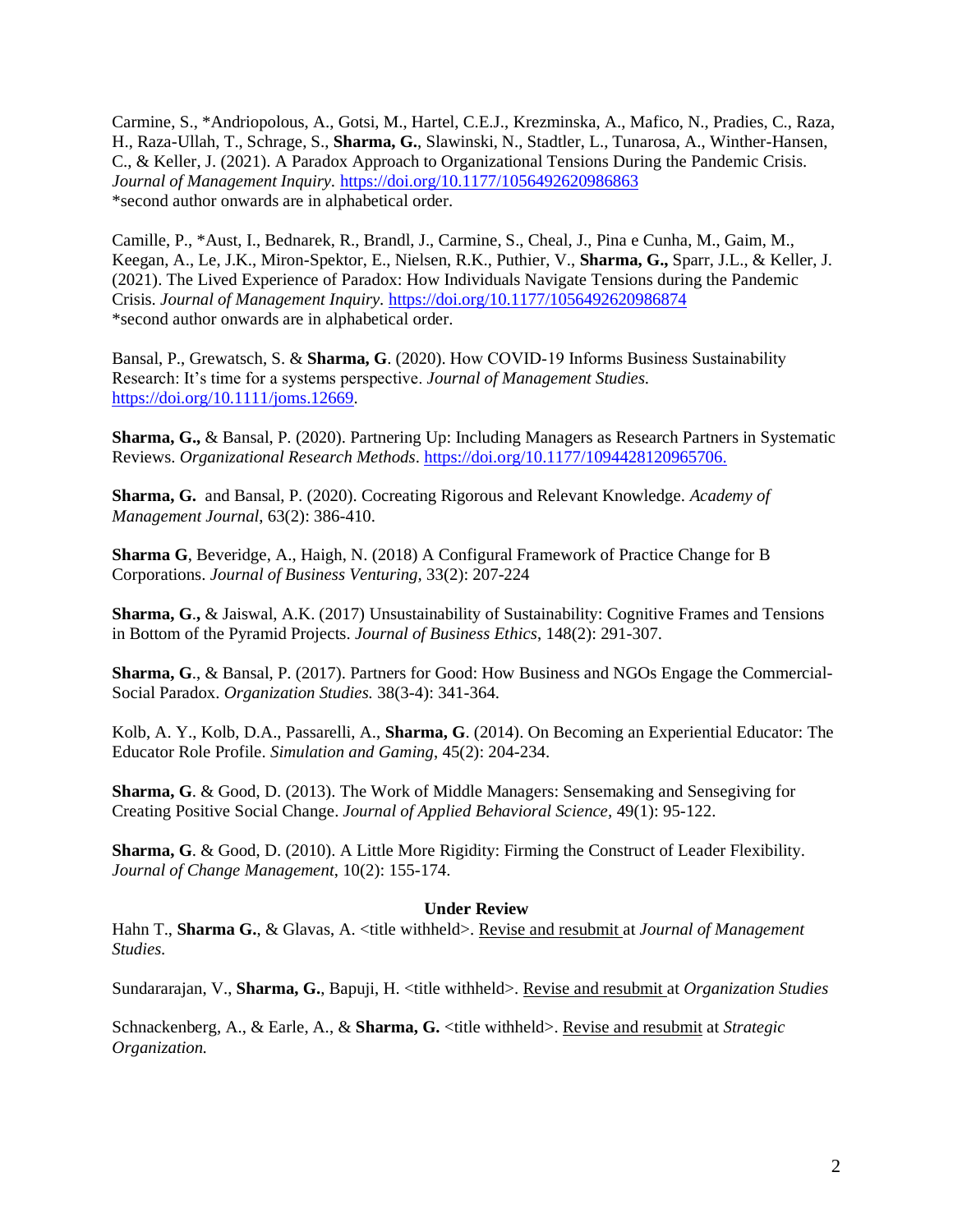**Sharma, G.**, Greco, A., Grewatsch, S., & Bansal, P. <title withheld>. Under review at *Academy of Management Learning and Education*.

**Sharma, G.**, Tracy, L., Marrow, G. & Pollack, J. <title withheld>. Under review at *Journal of Management Studies.*

Boni, L., Fini, R., Toschi, L., & **Sharma, G.** <title withheld>. Under review at *Journal of Business Venturing*.

#### **Working Papers**

**Sharma, G.**, Grewatsch, S., & Bansal, P. Sustaining Routines after Disruption. In preparation to submit to *Academy of Management Journal.* 

Bansal, P. & **Sharma, G.** & Making Social Issues Count: How Businesses Make Responsible Strategic Decisions. In preparation to submit to *Strategic Management Journal.*

Beveridge, A., **Sharma, G.** & Gehman, J. Renewing Vows: Why Organizations Bolster their Commitment to Doing Good? In preparation to submit to *Academy of Management Journal.*

Montoya, M., **Sharma, G.,** Stark, A., & Spetic, W. Place and Social Entrepreneurship. In preparation to submit to *Journal of Management Studies*.

#### **Book Chapters**

**Sharma, G.** (2021). Smith, Wendy: Creating Momentum, Community, and Knowledge Around Paradox. In D. B. Szabla et al. (Eds.), The Palgrave Handbook of Organizational Change Thinkers, [https://doi.org/10.1007/978-3-319-49820-1\\_107-1.](https://doi.org/10.1007/978-3-319-49820-1_107-1)

Bansal, P., & **Sharma, G.** (in press). Insights from Innovation North: The Unique and Important Role for Management Researchers. In a Global Crises in Bartunek, J. M. (Ed.). Global Crises and the Impact of Social Science. Routledge.

Besharov, M. L. & **Sharma, G.** (2017). Paradoxes of Organizational Identity. In Lewis, M. W., Smith, W. K., Jarzabkowski, P., & Langley, A. (Eds.), *The Oxford Handbook of Organizational Paradoxes: Approaches to Plurality, Contradictions, and Tensions*. New York: Oxford University Press.

Fry, R., & **Sharma, G**. (2013). Generativity: Reconceptualizing the Benefits of Green Buildings, In R. Henn, and A. Hoffman (Eds.) *Constructing Green: Sustainability and the Places We Inhabit*, MIT Press: Cambridge, MA.

**Sharma, G.**, & Kolb, D.A, (2010) The Learning Flexibility Index: Assessing Contextual Flexibility in Learning Style, In S. Rayner, and E. Cools (Eds.), *Style Differences in Cognition, Learning, and Management: Theory, Research and Practice,* Routledge: New York, NY.

#### **Case Studies**

**Sharma, G.**, & Hyatt, D. H. (2013). Taj Hotels: Building Sustainable Livelihoods. *Ivey Publishing, Product Number: 8B12C032.* 

**Sharma, G.**, Laszlo, C, & Ghatge, I. (2013). Ford Motor Company: New Shades of Green through Soy Foam. *Ivey Publishing, Product Number: 9B13M109.*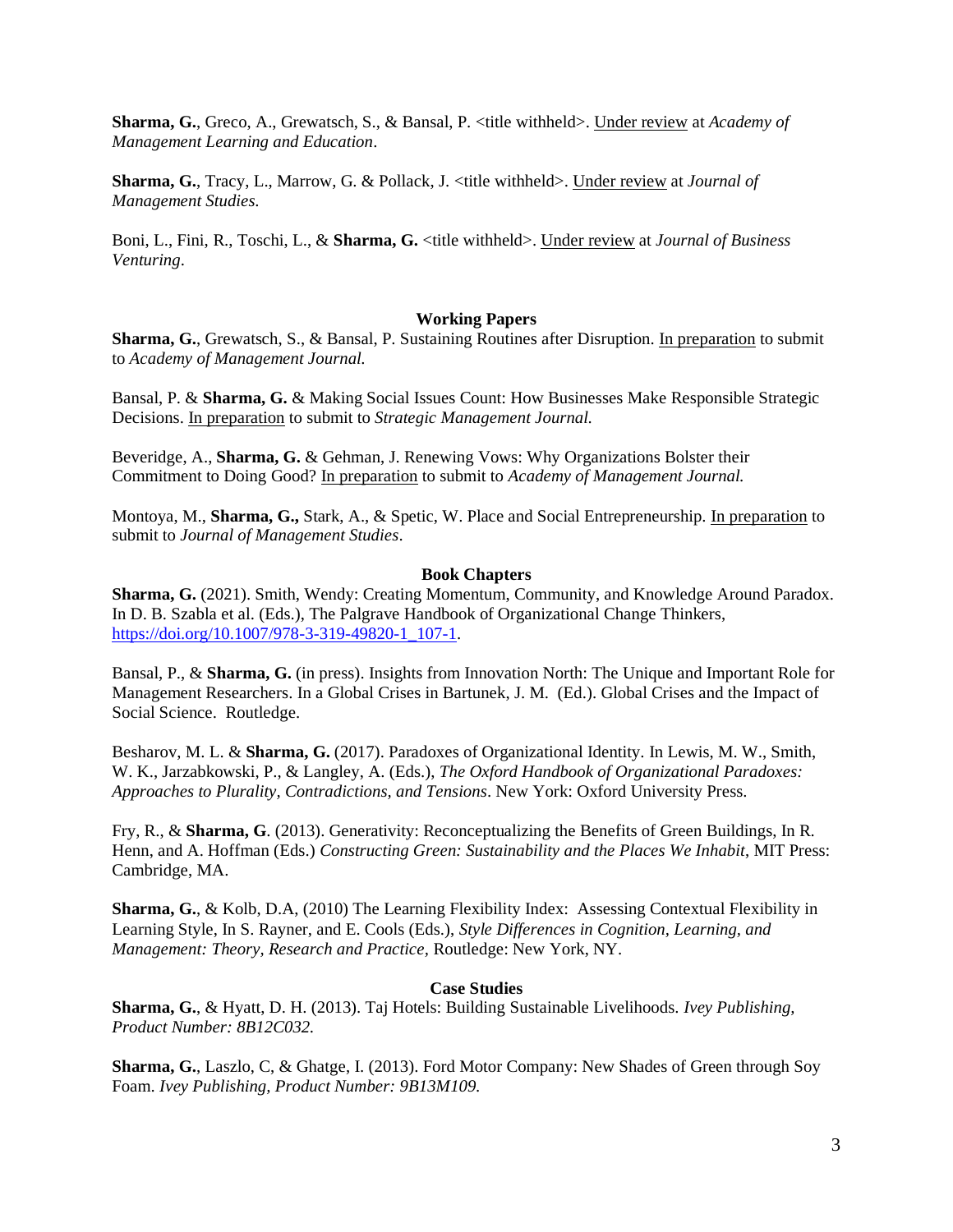**Sharma, G.**, Ghatge, I., & Laszlo, C. (2012). Sustainability at Tetra Pak: Recycling Post-consumer Cartons. *Ivey Publishing, Product Number: 9B12M069.*

Laszlo, C., Eric, H, Ghatge, I., & **Sharma, G**. (2012). Tennant company: Can "Chemical-Free" be a pathway to competitive advantage? *Ivey Publishing, Product Number: 9B12M020***.**

Palan, H., Jaiswal, A., Singh, J., **Sharma, G**. (2011). Prayas by Sanofi-Aventis in India: Making healthcare accessible to the bottom of the pyramid. *ECCH Number: 511-084-1*, and *Indian Institute of Management, Ahemdabad***.**

**Sharma, G.**, & Chatterjee, S. (2011) Fairmount Minerals. *Ivey Publishing*, *Product Number: 9B11M059*

# **AWARDS**

*2019 Finalist for AOM ITC Emerald Best International Symposium Award* "Putting B Corporations Under the Microscope: Exemplars and Future Directions"

*2019 Finalist for Green Gown Awards Endorsed by UN Environment* Co-investigator on project on Innovating for Sustainability

*2016 Best Paper Award*, International Association for Business and Society "Making Social Issues Count: How Businesses Address Social Issues in Strategic Decision-Making"

*2012 Special Highly Commended Mention,* EFMD Case Writing Competition "Prayas by Sanofi-Aventis in India: Making Healthcare Accessible to the Bottom of the Pyramid"

*2011 Best Paper Award*, Ivey/ARCS PhD Sustainability Academy, Western Univ. "More Than Business or Business as Usual: Exploring the Paradox of Hybrid Practices"

# **GRANTS**

2021 Identity Construction and Entrepreneurship Solutions to Slum Dwelling in Bhubaneswar, India Research Impacted by Pandemic GSU's Internal Grant initiative

Amount: **USD 5,000**

2020 ANDE-IDRC Grant on Women-led Ventures in Latin America and Sub-Saharan Africa Amount: **USD 28,500**

2019 A Study of Micro-entrepreneurship in Slums in Bhubaneswar, India Research Allocation Grant, University of New Mexico Amount: **USD 10,000**

2016-19 Climate Change Risks and Opportunities for B Corporations in Latin America, IDRC Amount: **CAD 529,900**

2015-17 Ontario Centre for Excellence Talent Edge Fellowship Program Amount: **CAD 115,000**

2014 MITACS-Accelerate Graduate Internship Program